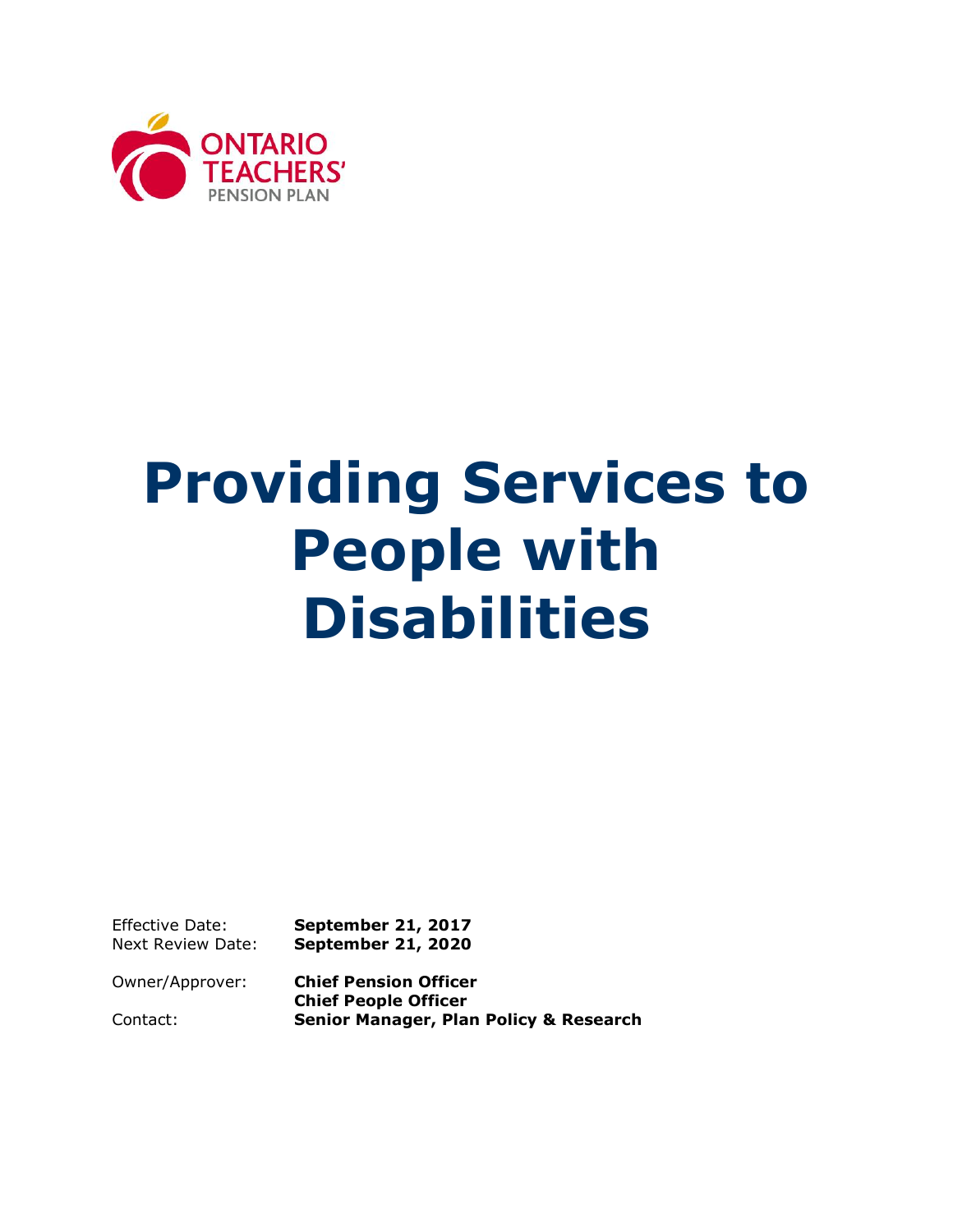# **TABLE OF CONTENTS**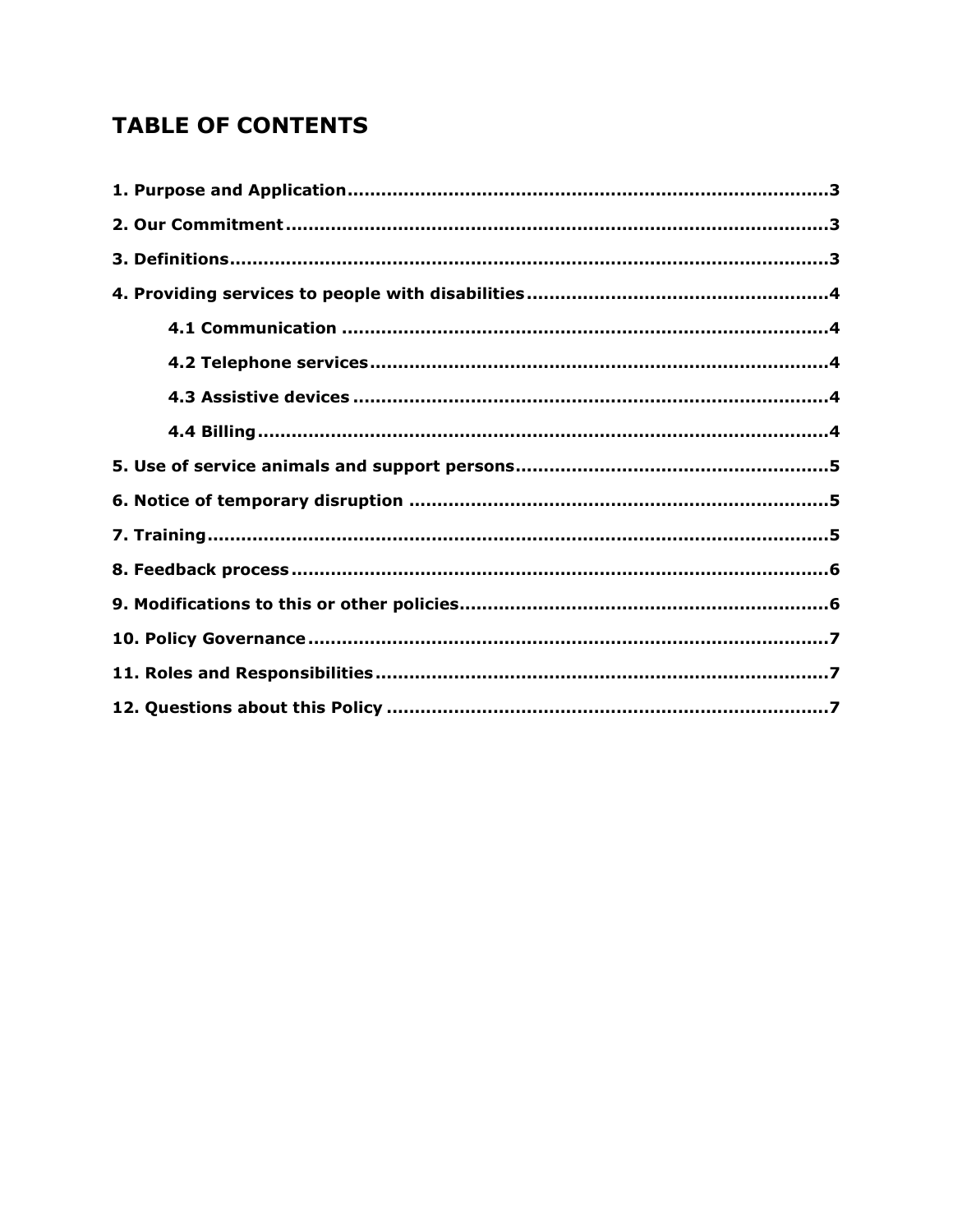# <span id="page-2-0"></span>**1. Purpose and Application**

This policy establishes OTPP's accessibility standards for client service, in accordance with the *Integrated Accessibility Standards* (Ontario Regulation 191/11). This policy applies to all OTPP personnel.

# <span id="page-2-1"></span>**2. Our Commitment**

 OTPP's mission is to provide outstanding service and retirement security for our members – today and tomorrow. In fulfilling our mission, OTPP strives at all times to provide its services in a way that respects the dignity and independence of people with disabilities. We are also committed to giving people with disabilities the same opportunity to access our services and allowing them to benefit from the same services as other clients.

# <span id="page-2-2"></span>**3. Definitions**

**Assistive Device** means a personal device used to assist persons with disabilities in carrying out activities and accessing OTPP's services. Personal assistive devices include walkers, white canes used by people who are blind or who have low vision, note-taking devices and personal oxygen tanks to assist breathing.

**Client** means the subset of the general public to whom OTPP provides services in the ordinary course of our business.

**Disability** as defined in the Ontario Human Rights Code means:

- (a) any degree of physical disability, infirmity, malformation or disfigurement that is caused by bodily injury, birth defect or illness and, without limiting the generality of the foregoing, includes diabetes mellitus, epilepsy, a brain injury, any degree of paralysis, amputation, lack of physical coordination, blindness or visual impediment, deafness or hearing impediment, muteness or speech impediment, or physical reliance on a guide dog or other animal or on a wheelchair or other remedial appliance or device,
- (b) a condition of mental impairment or a developmental disability,
- (c) a learning disability, or a dysfunction in one or more of the processes involved in understanding or using symbols or spoken language,
- (d) a mental disorder, or
- (e) an injury or disability for which benefits were claimed or received under the insurance plan established under the *Workplace Safety and Insurance Act, 1997*.

**Guide Dog** means a guide dog as defined in section 1 of the *Blind Persons' Rights Act*.

**Personnel** means all employees, contractors, consultants, students, volunteers, and other individuals who provide direct services for OTPP clients.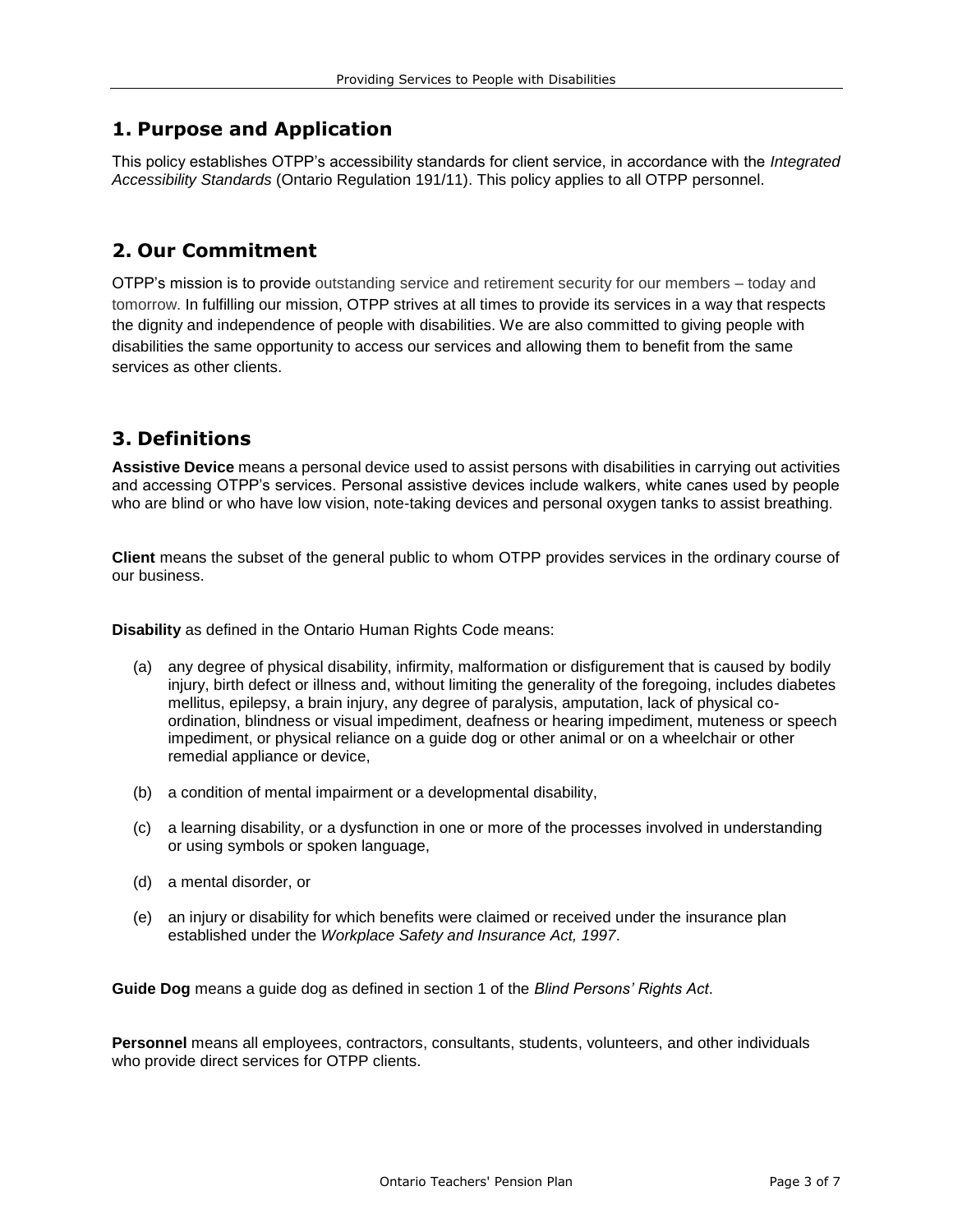**Service Animal** means an animal used by a person with a disability for reasons relating to his or her disability.

**Support Person** means, in relation to a person with a disability, another person who accompanies him or her in order to help with communication, mobility, personal care or medical needs or with access to goods or services.

# <span id="page-3-0"></span>**4. Providing services to people with disabilities**

OTPP is committed to excellence in serving all clients including people with disabilities and we will carry out our functions and responsibilities in the following areas:

#### <span id="page-3-1"></span>**4.1 Communication**

We will communicate with people with disabilities in ways that take into account their disability.

We will train personnel on how to interact and communicate with people with various types of disabilities.

#### <span id="page-3-2"></span>**4.2 Telephone services**

We are committed to providing fully accessible telephone service to our clients. We will offer to communicate with clients by email or other means if telephone communication is not suitable to their communication needs or is not available.

#### <span id="page-3-3"></span>**4.3 Assistive devices**

We are committed to serving people with disabilities who use assistive devices to obtain, use or benefit from our services.

 services. It is the responsibility of the person with a disability to ensure that his or her assistive device is operated in a safe and controlled manner at all times. Where a person's assistive device poses a health and safety risk to themselves or others on OTPP's premises, OTPP personnel may request that the person use an alternative means for accessing the

#### <span id="page-3-4"></span>**4.4 Billing**

We are committed to providing accessible invoices to all of our clients. For this reason, invoices will be provided in accordance with a client's stated communication preference (*e.g.*, hard copy, email, secure website).

We will answer any questions clients may have about the content of the invoice in person, by telephone or email.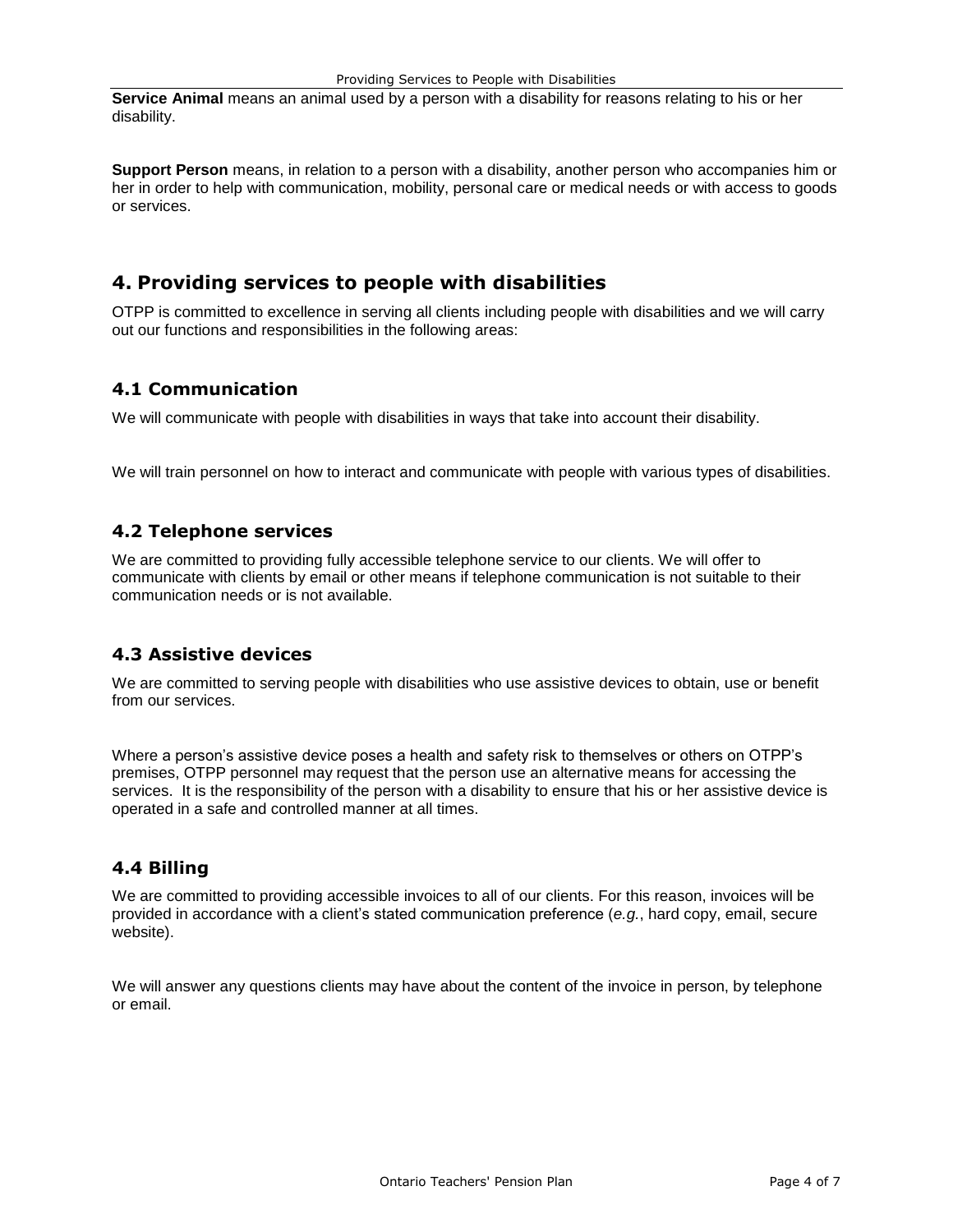#### <span id="page-4-0"></span>**5. Use of service animals and support persons**

 We are committed to welcoming people with disabilities who are accompanied by a service animal, on the excluded by law. Where a service animal is excluded by law, OTPP will provide other measures to enable the person with the disability to obtain, use and benefit from the organizations' services. parts of our premises that are open to the public and other third parties. If a person with a disability is accompanied by a guide dog or other service animal, OTPP will permit the person to enter such parts of our premises with the animal and to keep the animal with him or her unless the animal is otherwise

 If it is not readily apparent that the animal is a service animal, OTPP personnel may ask for documentation from a regulated health professional.

 We will also train all personnel dealing with clients on how to interact with people with disabilities who are accompanied by a service animal.

 We are committed to welcoming people with disabilities who are accompanied by a support person. Any person with a disability who is accompanied by a support person will be allowed to enter OTPP's premises with his or her support person and will have access to his or her support person while on our premises.

# <span id="page-4-1"></span>**6. Notice of temporary disruption**

 usually used by people with disabilities. This notice will include information about the reason for the disruption, its anticipated duration, and a description of alternative facilities or services, if available. OTPP will provide clients with notice in the event of a planned disruption in the facilities or services

 The notice will be made conspicuous and may be displayed at the location of the disruption, on the website, or in a mailing. In the event of an unplanned disruption, advance notice may not be possible.

# <span id="page-4-2"></span>**7. Training**

OTPP will provide training to all personnel.

This training will be provided by the Human Resources Department, within three months of personnel's commencement of duties.

Training will include the following:

- The purposes of the *Accessibility for Ontarians with Disabilities Act, 2005* and the requirements of the customer service standard
- How to interact and communicate with people with various types of disabilities
- How to interact with people with disabilities who use an assistive device or require the assistance of a service animal or a support person
- What to do if a person with a disability is having difficulty in accessing OTPP's services, OTPP's policies, practices and procedures relating to the client service standard.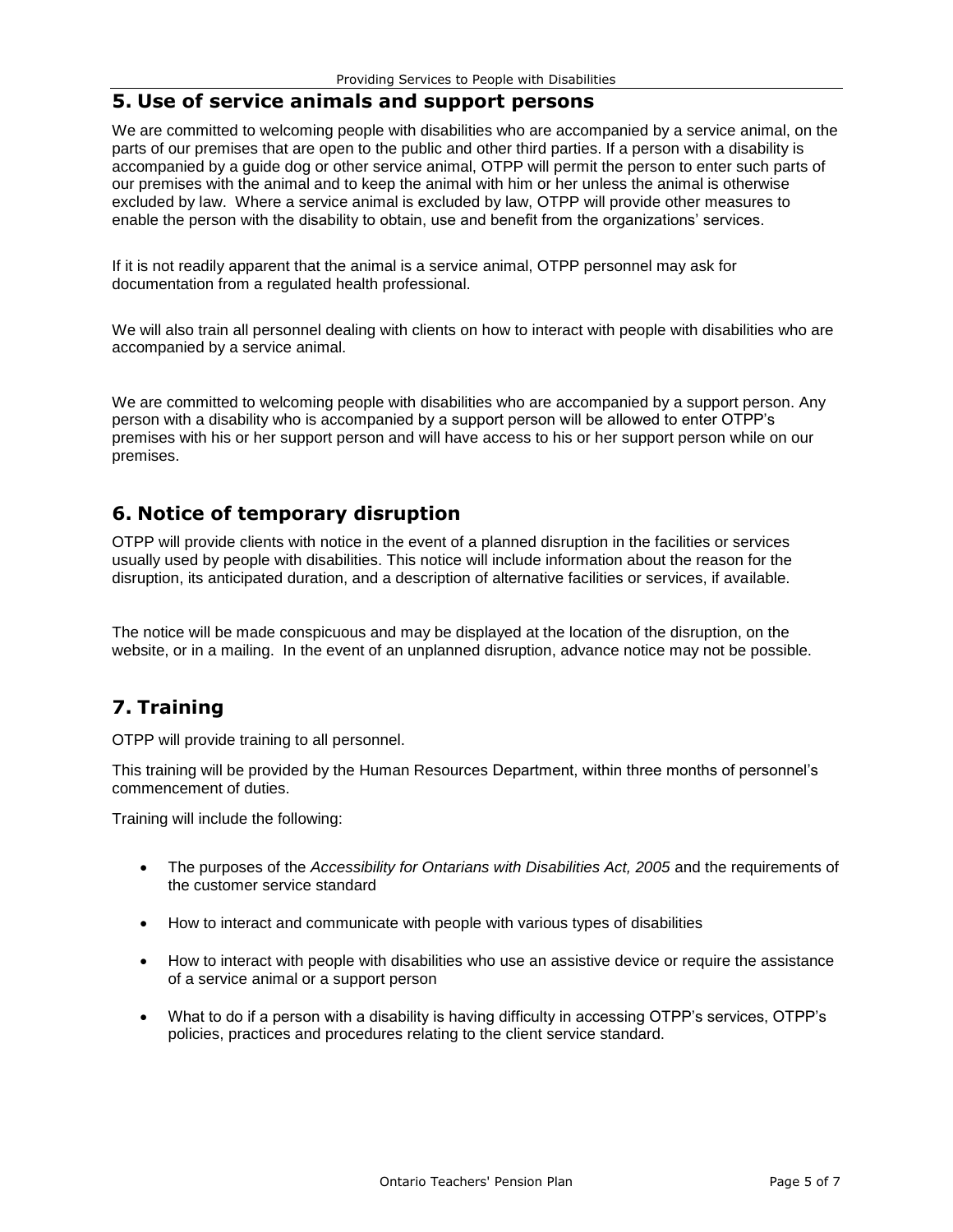Personnel will be trained on policies, practices and procedures that affect the way services are provided to people with disabilities. Personnel will also be trained on an ongoing basis when changes are made to these policies, practices and procedures.

 OTPP will keep a record of the training provided, including the dates on which the training is provided and the number of individuals to whom it is provided.

#### <span id="page-5-0"></span>**8. Feedback process**

 OTPP has a feedback process through which persons with disabilities are encouraged to comment on the services they receive.

 Feedback may be delivered to OTPP in person, by telephone, mail, email, facsimile or other means available to the person. All feedback will be directed to the Chief Pension Officer and/or the Chief People Officer, or their delegates, and will be acknowledged within two business days.

Clients may use any of the following feedback channels:

• In person at OTPP's office:

5650 Yonge Street, 3rd Floor Toronto, ON M2M 4H5

Office Hours: Monday to Friday, 8:00am to 5:30pm

By telephone, facsimile or email:

| <b>Member Hotline</b>      |
|----------------------------|
| <b>Phone</b>               |
| 416-226-2700               |
| 1-800-668-0105 (toll free) |
| Fax                        |
| 416-730-7807               |
| 1-800-949-8208 (toll free) |
| Email                      |
| inquiry@otpp.com           |

By mail: in writing or through electronic or audio recording.

The feedback process will be promoted on OTPP's website and by notice posted at OTPP's reception area. A copy of the feedback process will be available upon request. OTPP will arrange for accessible formats of the feedback process and communication supports upon request.

# <span id="page-5-1"></span>**9. Modifications to this or other policies**

<span id="page-5-2"></span> independence of people with disabilities. Therefore, no changes will be made to this or other client We are committed to developing client service policies that respect and promote the dignity and service policies before considering the impact on people with disabilities.